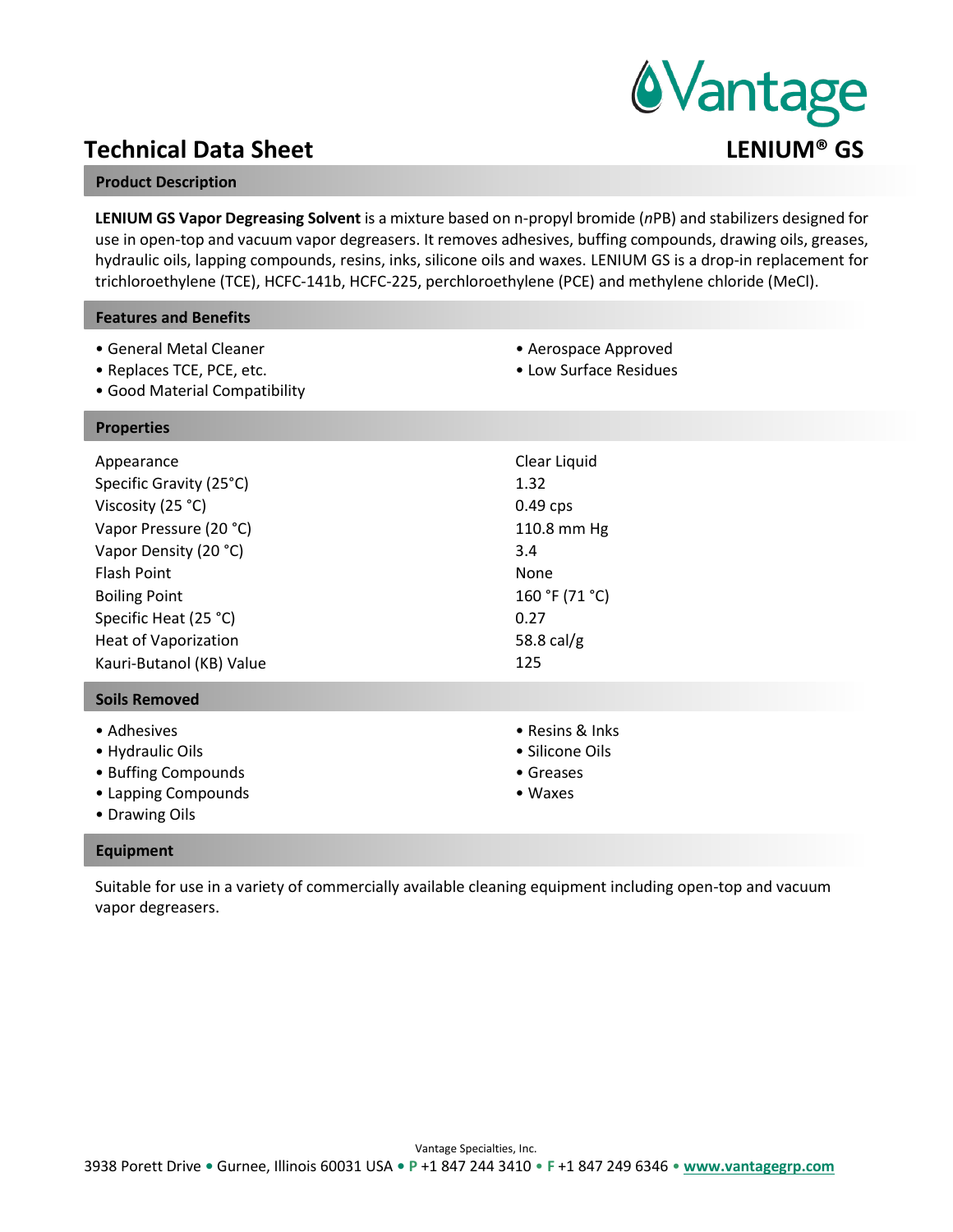

### **Process**

Add LENIUM GS at full concentration to the tank reservoir(s). See Vapor Degreasing Operating Manual for more information.

| 170 °F (77 °C)    |
|-------------------|
| 175 °F (79 °C)    |
| 150 °F (66 °C)    |
| 150 °F (66 °C)    |
| 35-40 °F (2-5 °C) |
|                   |

# **Environmental/Regulatory**

| Ozone Depletion Potential (ODP)                                    | 0.013-0.018   |
|--------------------------------------------------------------------|---------------|
| <b>Global Warming Potential (GWP)</b>                              | Low           |
| Acceptable Exposure Limit (AEL)                                    | 25 ppm        |
| Volatile Organic Compound (VOC)                                    | 1320 g/L      |
| National Emission Standards for Hazardous Air Pollutants (NESHAPs) | Not regulated |
| Superfund Amendments and Reauthorization Act (SARA)                | Not regulated |
| Resource Conservation and Recovery Act (RCRA)                      | Not regulated |
| Permissible Exposure Limit (PEL, ACGIH)                            | $0.1$ ppm     |

### **Disposal/Safety**

Disposal

Vantage recommends contacting your current or local environmental service company for proper disposal. Safety

Please see Safety Data Sheet for further information.

### **Approvals/Testing**

Approvals

**Bell Helicopter** Bulletin No.: 1918 n-Propyl Bromide, Vapor Degreasing Grade **Boeing** BAC 5408 Vapor Degreasing Specification (PSD 6-68) **Scott Aviation** SMP No.: 7700009 Rev. AP, Cleaning of Components & Assemblies for Use in Breathing Equipment **Lockheed Martin** EMAP G41.149 **Praxair** ID# GDE 10055434 **Safran** In-1500 Products Used For Degreasing-Organic Solvents ( n-Propyl Bromide)

Testing ASTM F-519, F-945, F-1110

### **Packaging**

Available in 55 lb (25 kg) pails and 602 lb (273 kg) drums.